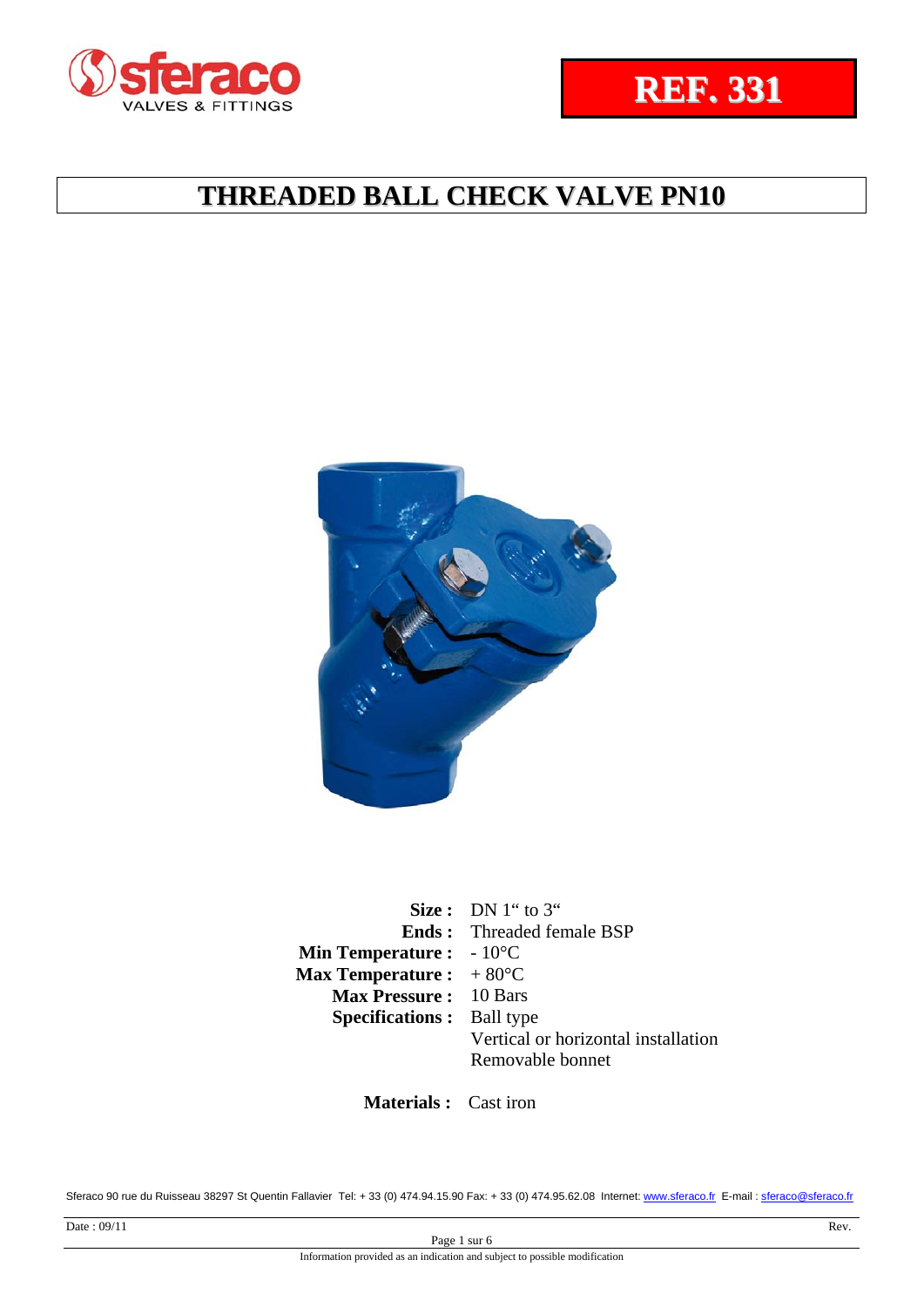#### *SPECIFICATIONS :*

- Ball type
- Vertical with ascendant fluid or horizontal (respect the flow direction indicated by the arrow )
- Female / female
- Removable bonnet
- Epoxy painting RAL 5005 blue color, 150 microns thickness

*USE :*

- Water distribution and watering
- Min Temperature Ts: 10°C
- Max Temperature Ts :+ 80°C
- Max Pressure PN : 10 bars

#### *HEAD LOSS GRAPH :*



*FLOW COEFFICIENT KV ( in m3/h ) :* 

| <b>DN</b>   | 4.66      | 1"1/4 | 1"1/2    | $-66$ | $2^{\circ}1/2$ | 7.66 |
|-------------|-----------|-------|----------|-------|----------------|------|
| $Kv$ (m3/h) | O4<br>. . | 29    | --<br>v. | 78    | 120            | 250  |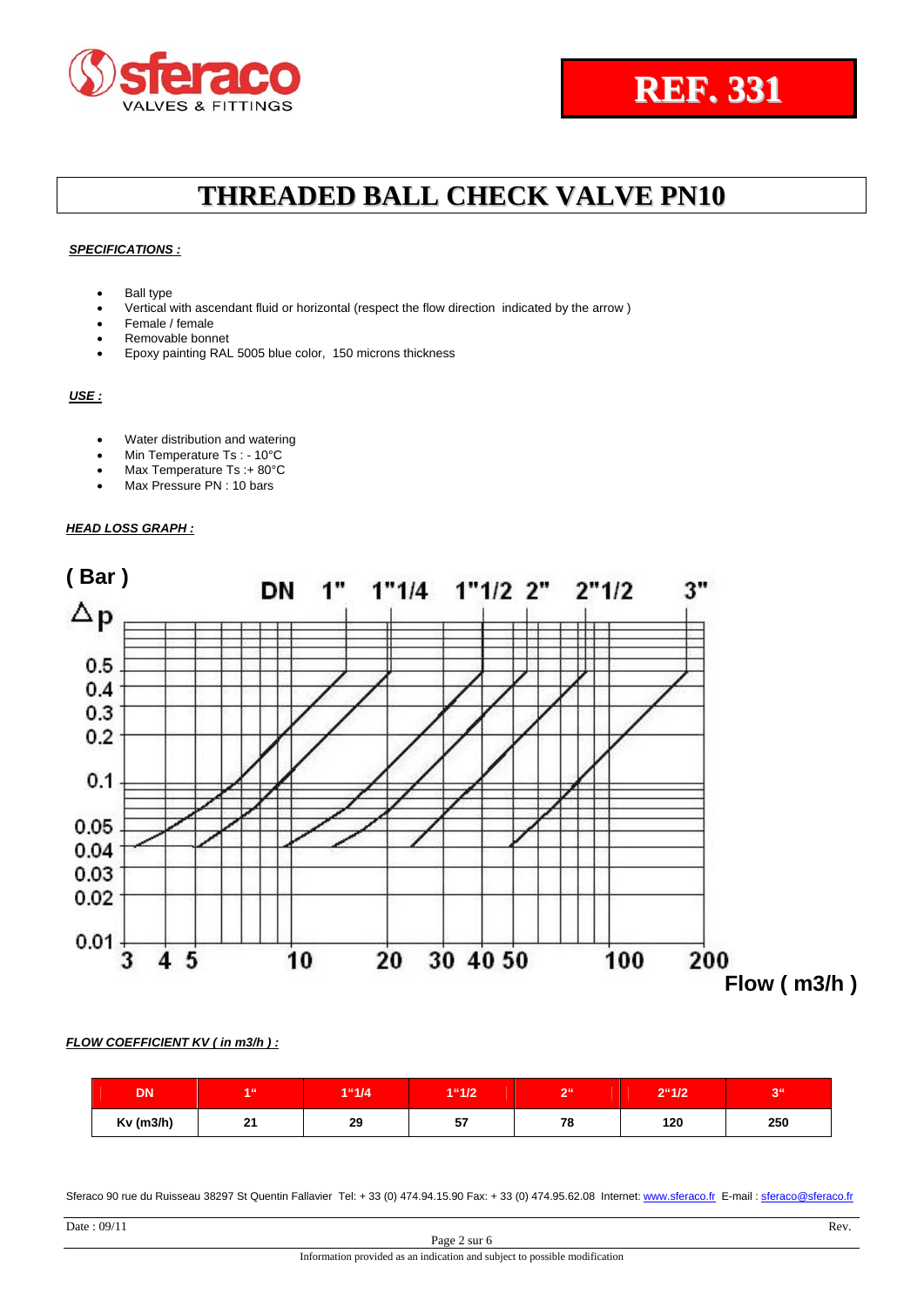### *RANGE :*

Female / female threaded cylindric BSP **Ref. 331** from DN1" to 3"

### *MATERIALS :*



| <b>Item</b>    | <b>Designation</b> | <b>Materials</b>           |  |  |
|----------------|--------------------|----------------------------|--|--|
|                | Body               | Ductile iron EN-GJS-400-15 |  |  |
| $\overline{2}$ | <b>Bonnet</b>      | Ductile iron EN-GJS-400-15 |  |  |
| 3              | Ball DN 1" - 1"1/2 | <b>NBR</b>                 |  |  |
| 3              | Ball DN 2" - 3"    | Aluminium coated NBR       |  |  |
| 4              | Bonnet gasket      | <b>NBR</b>                 |  |  |
| 5              | <b>Bolting</b>     | SS 304                     |  |  |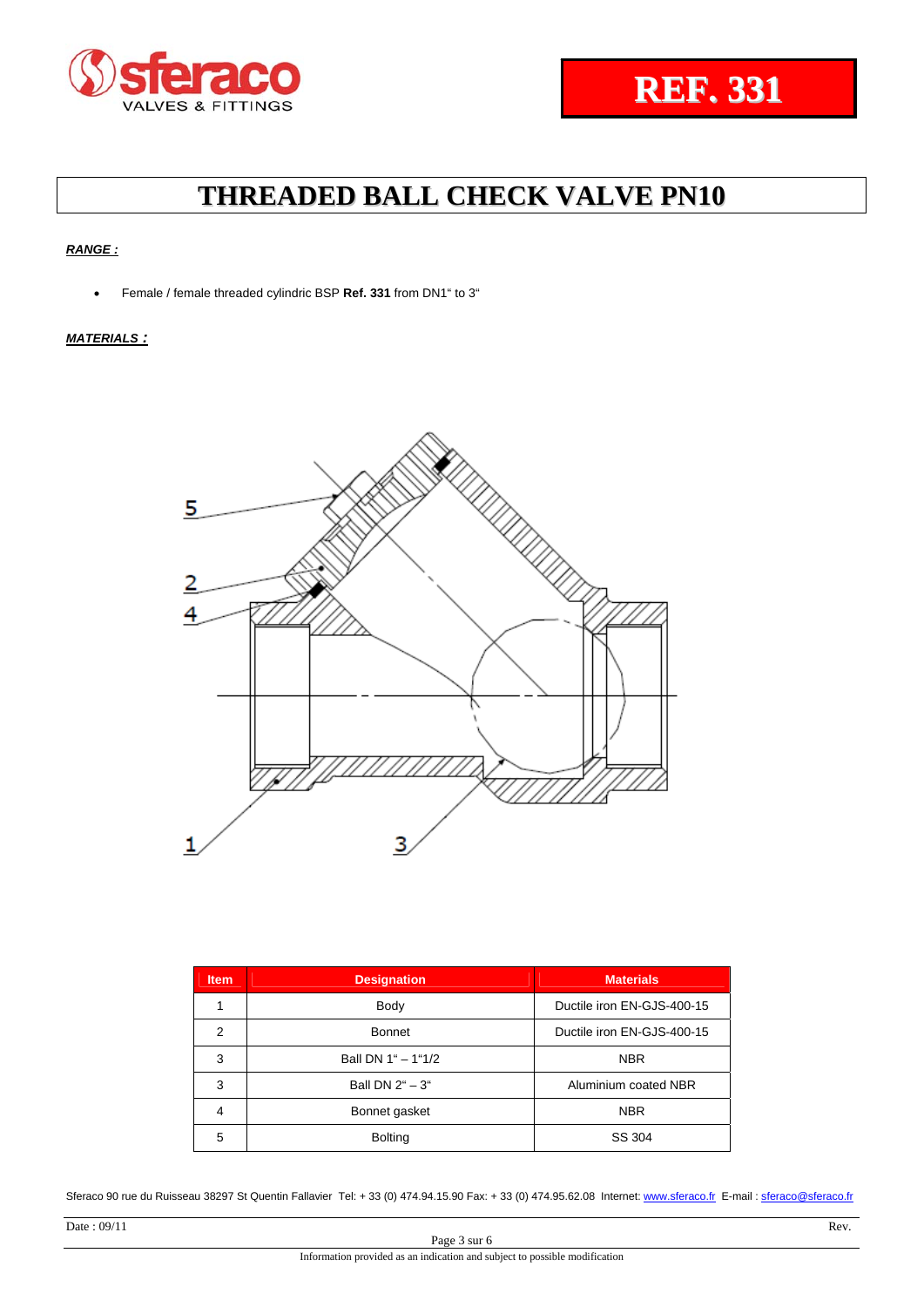## *SIZE ( in mm ) :*





|      | <b>DN</b>   | 4"  | 1"1/4 | 1"1/2  | 2"  | 2"1/2 | 3"  |
|------|-------------|-----|-------|--------|-----|-------|-----|
|      | -           | 141 | 141   | 150    | 175 | 214   | 248 |
| Ref. | н           | 85  | 85    | 90     | 115 | 135   | 160 |
| 331  | A           | 110 | 110   | 120    | 140 | 155   | 185 |
|      | Weight (Kg) | 1.8 | າ     | າ<br>J | 4.8 | 6.2   | 12  |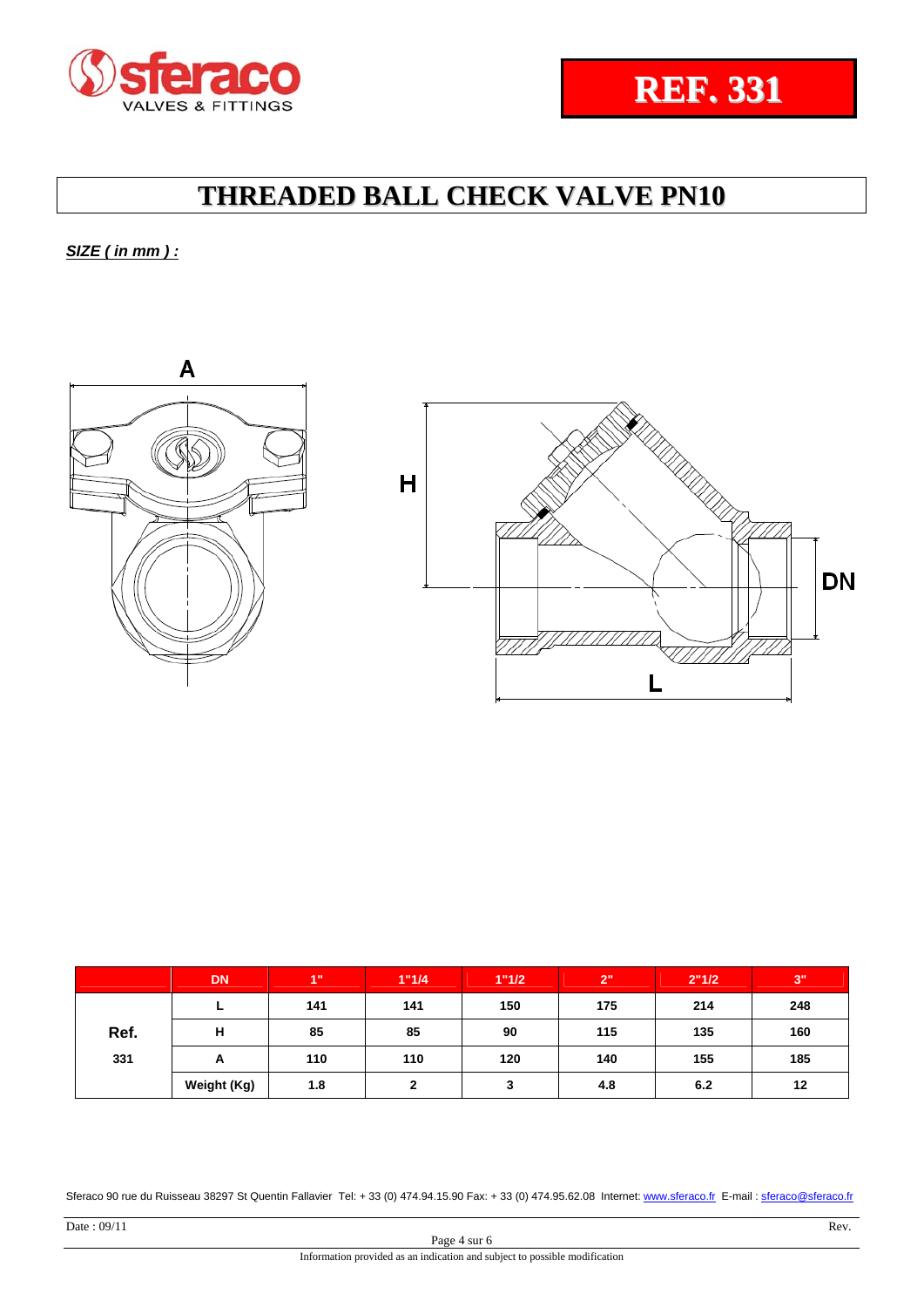### *STANDARDS :*

- DIRECTIVE 97/23/CE : Products excluded from directive (Article 1, § 3.2)
- Threaded BSP cylindric female according to ISO 228-1

### *INSTALLATION POSITIONS :*



**ADVICE :** Our opinion and our advice are not guaranteed and SFERACO shall not be liable for the consequences of damages. The customer must check the right choice of the products with the real service conditions.